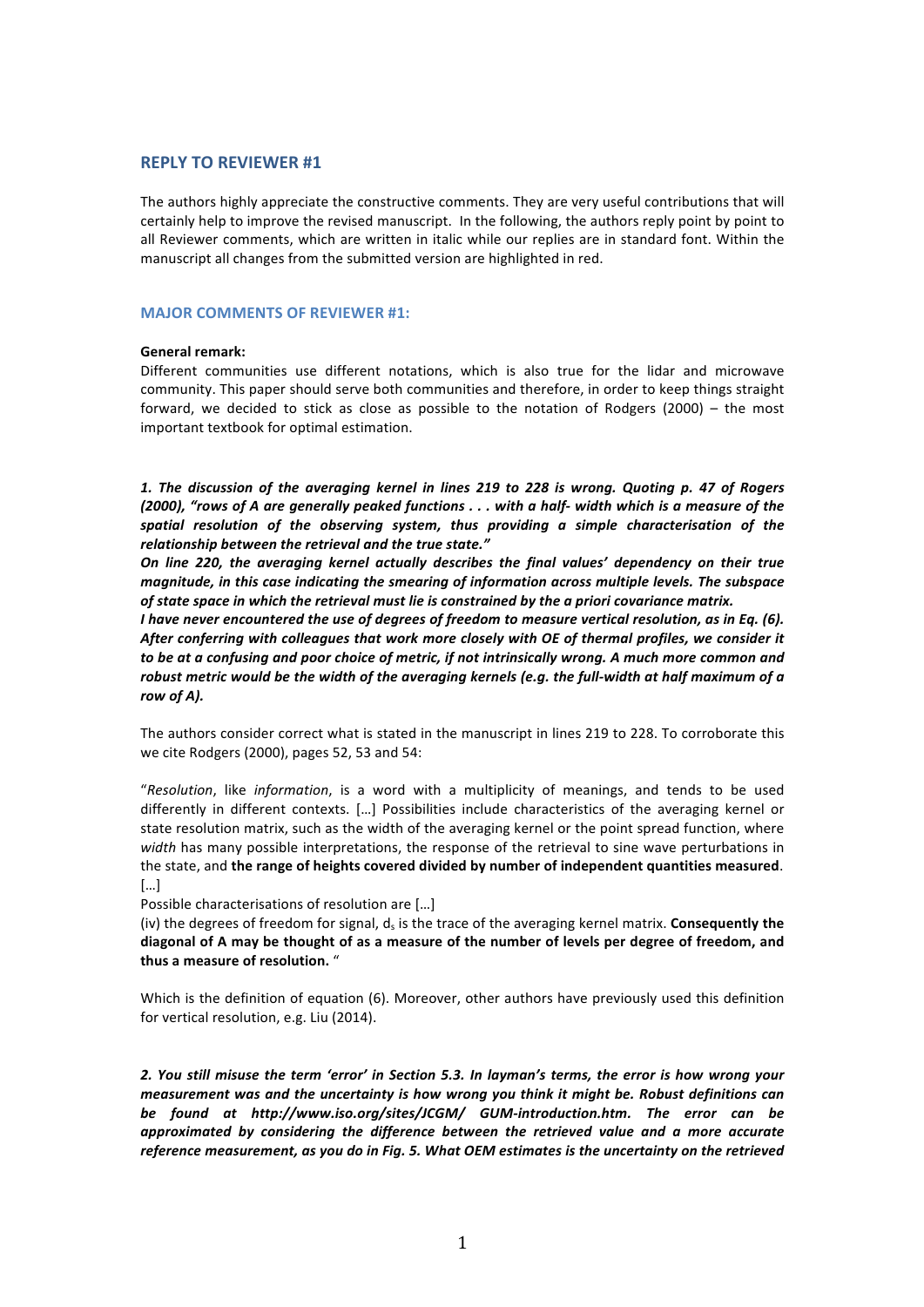# value, which describes the range of errors you would expect to see if you infinitely repeated the *observation.*

# *I* also understand why you add the word 'theoretical', but it isn't necessary as the uncertainty is a *prediction of a probability distribution.*

We agree with the reviewer, but as explained in the general remark, we prefer to consequently adapt the notation given by Rodgers (2000). According to this book,  $\hat{S}$  (or  $S_{op}$  in our manuscript) is the total retrieval **error** covariance matrix (see page 58). In addition, with the word *theoretical* we want to emphasize that it is an estimate, not a direct difference to the true state.

Further, note that the term *theoretical error* is widely used in literature, e.g. Healy (2000), Phalippou (1996), Puliafito (1995), etc.

A clarification note has been included in the manuscript (former line 214), which now reads:

"From S<sub>op</sub>, the theoretical error (in kg/m<sup>3</sup>) associated to each altitude of the retrieved profile  $x_{op}$  is calculated as the square root of the main diagonal elements in  $S_{op}$ . The word *theoretical* emphasizes that it is an a posteriori estimate, and not a direct difference to a given reference".

### **MINOR COMMENTS:**

# TB is a non-standard (and frankly annoying) abbreviation for brightness temperature. I would *suggest BT or T*

We understand the argument but there are some reasons for the use of TB for *brightness temperature*. First, we do not want confusion with the physical temperature that's why the do not use T. Second, microwave radiometry developed from radioastronomy, where the notation of brightness temperatures as TB stems from.

TB is used throughout many different applications of microwave radiometry, being one of the most important textbooks Janssen, 1993. To our best knowledge the majority of publications in the groundbased microwave community uses TB while for space borne applications BT is preferred.

# L145 The word 'drift' doesn't appear in that Whiteman paper. I think you mean the thermal sensitivity of the filters.

The reviewer is right. We indeed meant the "thermal sensitivity of the filters". Specifically, we refer here to the fact that the interference filter transmittance spectrum is slightly temperature dependent. As temperature increases, the thicknesses of all dielectric layers increase and all layer indices change. These effects combine in a way that the transmittance spectrum shifts to slightly longer wavelengths with increasing temperature, with the thermal coefficient being a function of wavelength. This is now more clearly stated in the text and the sentence now reads:

"For example, an additional uncertainty  $\left\langle \langle 1\% \rangle \right\rangle$  may be considered related to the use of narrowband filters, the temperature dependence of  $H_2O$  Raman scattering and the thermal sensitivity of the filters (Whiteman, 2003) "

*L150* There is a subtle point here that, though you don't need to mention it in the paper, you may wish to consider. Poisson statistics state that the variance of a measurement sample is equal to its *mean.* The lidar community uses this to assume that the value of a measurement is equal to its uncertainty squared. However, that measurement is only one sample from the distribution and is *therefore an imperfect estimate of the mean; it's simply the best estimate available. This isn't* usually important but in a statistical analysis, such as OEM, this approximation implicitly states that smaller values are more accurate as they have smaller uncertainty (e.q. the OEM will fit 1 ± 1 more *closely than* 100 ± 10). Hence, you may wish to investigate if your analysis is biased towards small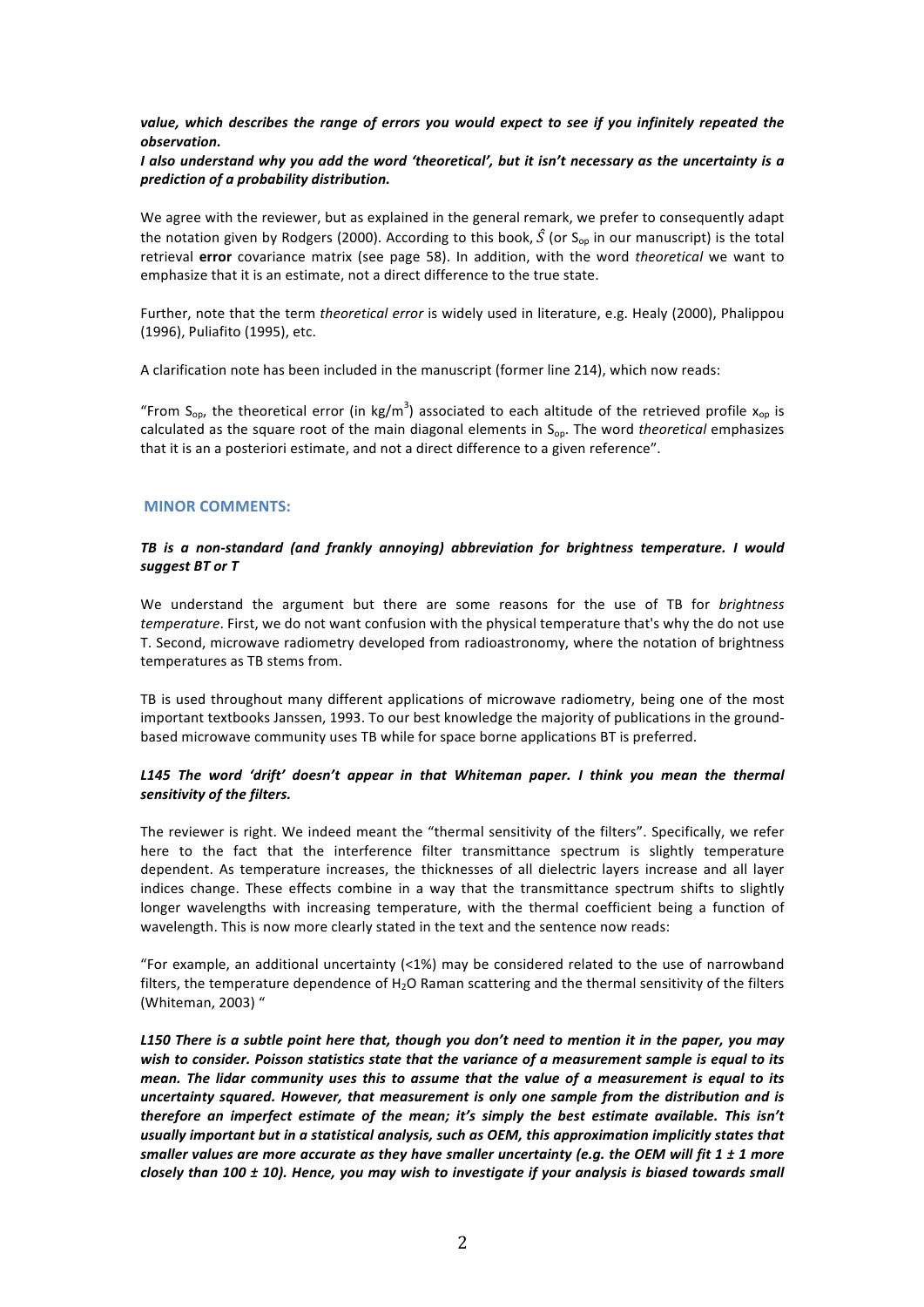# values in the presence of exceptionally negative noise (i.e. data noticeably smaller than that around *it*).

Poisson statistics have been applied to the lidar signals used in this paper after a careful verification of its validity and applicability. In this respect, an analysis was carried out to determine total variance profiles from high resolution water vapour mixing ratio profile measurements (temporal resolution of 10 sec and a vertical resolution of 90 m) for lidar data from the same field campaign. The autocovariance method defined by Lenschow et al. (2000) was then applied to effectively separate atmospheric variance from the noise variance in the total measured variance. This method is based on the consideration that atmospheric fluctuations are correlated in time, while instrumental noise fluctuations are uncorrelated. Profiles of the total noise error (determined as the squared root of the noise variance) affecting water vapour mixing ratio measurements obtained through this method have been compared with estimates of the water vapour mixing ratio measurement uncertainty due to shot noise derived with Poisson statistics. The shot-noise error is typically a predominant part (around 80-85 %) of the total statistical error, while the reminder part is to be attributed to other statistical error sources (among others, the detectors' dark noise error). The comparison we performed for this data set confirms that the major contribution to the total noise error originates from photon shot noise. But error estimates derived with Poisson statistics are at any altitude proportional to the noise error determined through the autocovariance method. This result confirms the correct applicability of Poisson statistics in estimating measurement error and consequently the possibility to apply results obtained from Poisson statistics in the observation uncertainty covariance matrix.

### L208 The test this sentence describes doesn't match the condition given in Eq. (3). Which one do you *actually use?*

That is right. The sentence has been corrected in the manuscript as follows:

"i.e. the difference between the forward model applied to the atmospheric state at iterations n and n+1…"

# *L* 234 If you're using the radiosonde data both to determine the lidar calibration factor and as an a priori, why don't you put the calibration factor in the state vector and constrain it (and it's *uncertainty)* with the a priori? For example, the difference between the blue and black curves in Fig. 2 is about 5%, which would be accounted for by the uncertainty in the calibration factor.

The a priori information is calculated from the complete set of radiosondes launched during HOPE (217 launches in total, at least two per day). The mean calibration coefficient for the Raman lidar was estimated comparing Raman lidar and radiosonde data, but only considering clear sky radiosonde launches when the Raman lidar was operational (60 launches in total). So, the dataset used for the a priori information is numerically different from the dataset used for the calibration of the Raman lidar. Additionally, for the purpose of the Raman lidar calibration, lidar and radiosonde data are compared in an altitude region with an extent of 1 km above the boundary layer (to minimize air mass differences associated with the distance between the lidar station and the radiosonde launching facility, approx. 4 km), while the complete radiosonde profiles are used as a priori information. So, the dataset used for the a priori information is also different in terms of vertical extent from the dataset used for the calibration of the Raman lidar. Nevertheless, while in principle it would be possible to put the calibration factor in the state vector and constrain it with the a priori, potential systematic effects associated with this approach could occur.

### L245 This reviewer is pleased to see correlation matrices rather than covariances.

For your information, the covariance matrix is presented below. It is naturally dominated by the highest occurrence of water vapor in the boundary layer.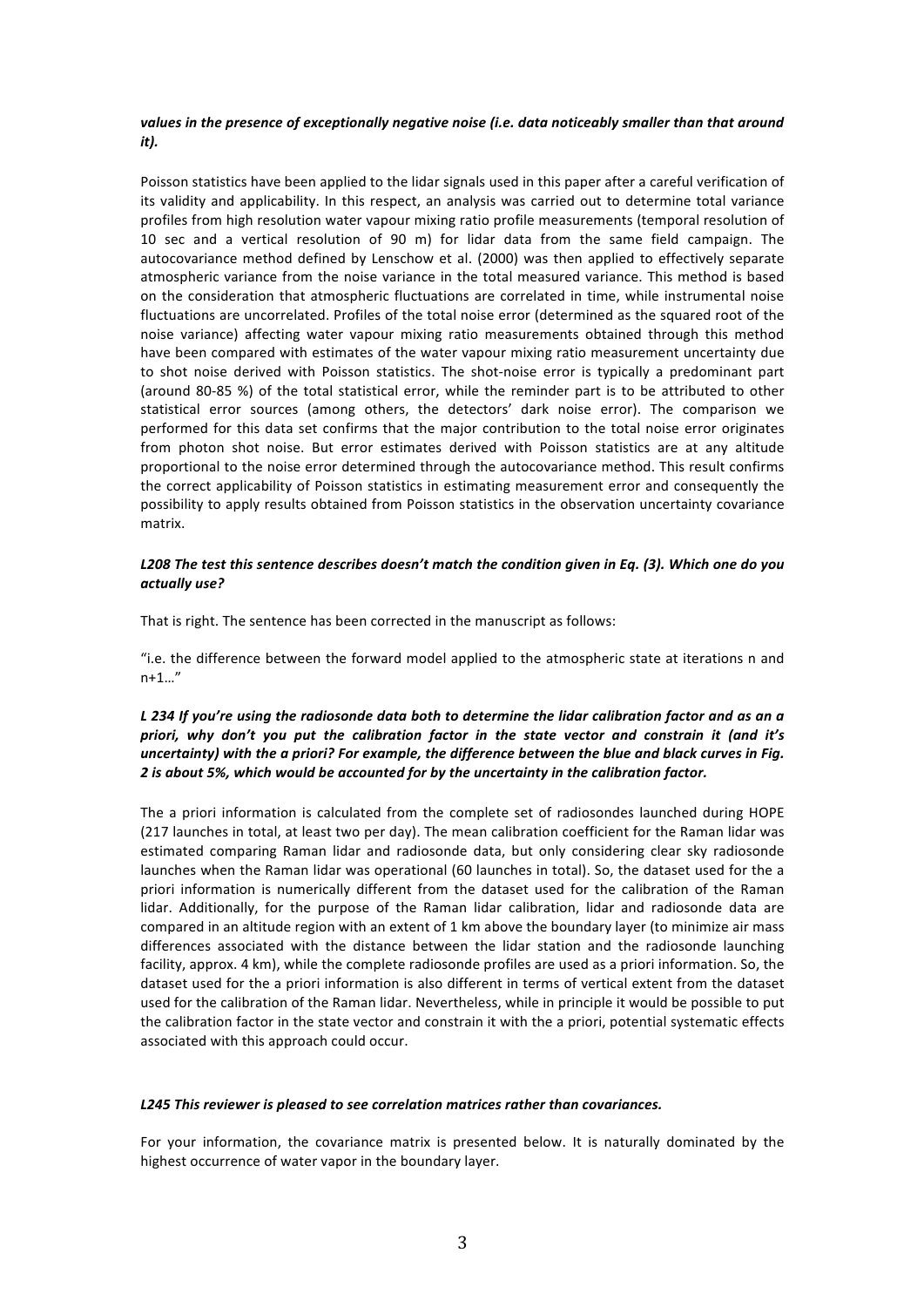

**Figure R1.1 Covariance matrix derived from 217 radiosondes launched during HOPE. Covariance is** shown for absolute humidity as a function of the altitude (from 0 to 10 km above the ground) in **g/m3.**

# Sec. 3.4. *I* remain disappointed that you do not consider a more detailed forward model for the lidar. Could this be mentioned as possible future work, in an attempt to inspire other researchers?

Indeed, a more complex forward model can be mentioned as a possible future evolution for the considered approach. A variety of lidar forward simulators have been developed in the lidar community. The following clarification has been included:

"Therefore, the lidar FM for water vapor simply performs the conversion from absolute humidity to mixing ratio. However, the implementation of a more complex lidar forward model, e.g. the approach implemented by Sica (2016), could be considered in future studies."

### Fig. 2 The error bars don't cover the discrepancy between the retrieval and the radiosonde. Does this mean that your uncertainty estimate is too small or is the uncertainty on the radiosonde data *large enough for the two profiles to be consistent?*

There are three sources contributing to the discrepancy between retrieval and radiosonde:

- i) the uncertainty of the a priori and of the lidar and MWR measurements (which are combined into the retrieval uncertainty),
- ii) the uncertainty of the radiosonde measurement (5% RH as reported by the manufacturer) and
- iii) the difference in the atmospheric volume measured by the instruments (lidar, MWR and radiosonde). The magnitude of the latter is difficult to assess, as no truth about the 3dimensional distribution of the water vapor field is available. As reported in the manuscript the radiosonde was launched 4 km apart from the lidar location and drifts significantly during its ascent. This source of uncertainty can be high especially in the boundary layer (see Steinke et al., 2015) and is not represented in the error bars associated to the retrieval uncertainty.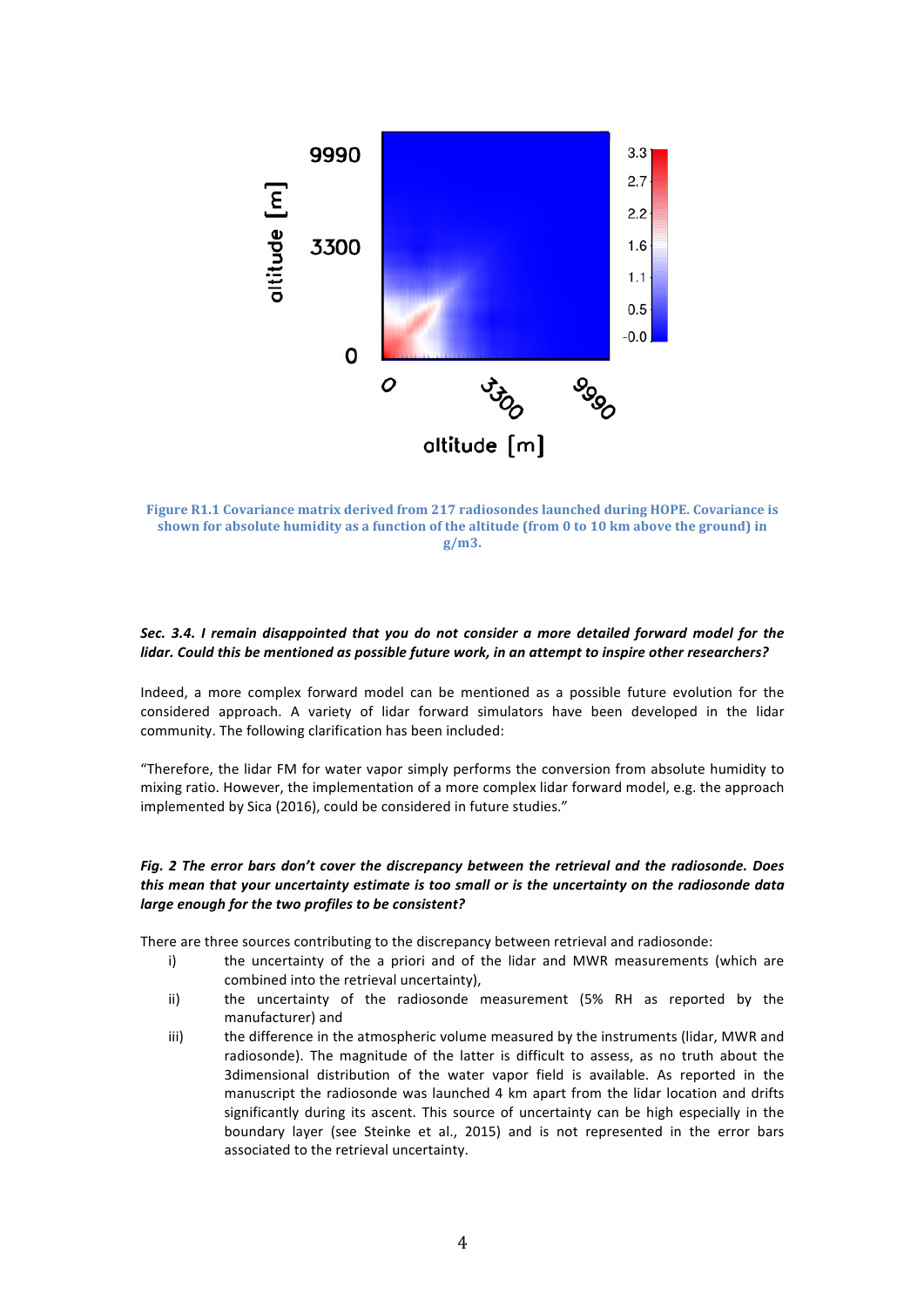The underestimation of the retrieval uncertainty is therefore most likely due to contributions from ii) and iii), which are not taken into account in the error bars from figure 2.

#### L335 The value at 5 km is consistent with those at 3 and 4 km, so you can't necessarily call that an *increase. Your argument is strongest when pointing out that the joint technique gets 3 km closest to* the *radiosonde*.

Indeed the sentence: "Only the combined retrieval can detect the drop in humidity at 3 km and the increase at 5 km" was not really correct as in fact the absolute humidity content keeps almost constant for the combined retrieval. As suggested by the reviewer we have changed the sentence pointing to the result that at 3 km the combined retrieval gets values closer to the radiosonde. The sentence has been changed accordingly and now reads:

"Only the combined retrieval reveals absolute humidity values in agreement with the radiosonde at 3 km".

# **TECHNICAL POINTS:**

- 1. *I* do not know if this journal prefers 'ground-based' to be hyphenated; you use both so *please pick one.*
- 2. Units are frequently italicised (presumably because they have been included within a \$\$ *environment). Please consistently use plain font.*
- 3. Many of the references list both a DOI and a URL; the URL is redundant.
- *4. L2 Nowadays there are a wide*
- 5. L31 which is difficult to capture with one instrument
- 6. L41 Perhaps use 'have become' rather than 'became' and 'over recent years' rather than *'during the last vears'.*
- *7.* **L45** You use 'day time' here and 'daytime' on line 49. Please pick one.
- 8. L59 Are you sure you mean 'features'? I thought the measurements of a MWR would be better described as 'levels'.
- 9. L83 'to incorporate' could be removed without changing the meaning of this sentence. If *you* prefer to keep it, 'one' needs to precede it.
- 10. L85 You don't need to pluralise 'month' when used as an adjective. L111 Raman scattering of the 355 nm beam
- *11. L133 During HOPE, BASIL was calibrated*
- 12. L134 calibration coefficient was estimated by comparing
- 13. L144 Use H\$ 2\$O rather than \$H 2O\$. Repeated on L165 and L167.
- 14. L163 of the K-band contain
- *15. L166 liquid water increases with*
- 16. L195 This equation doesn't conform to the journal's style quide.
- 17. *L197* the MWR and the profile of the mixing ratio
- 18. L203 when a perturbation is added to the atmospheric state vector
- 19. L222 degree of freedom and can be interpreted as
- 20. L215 represent the number of independent
- 21. L295 divides the atmosphere into layers
- 22. *L298* To typeset the second exponential, I would recommend *\exp\left( -\int\_0^s \alpha(s') \mathrm{d}s' \right)*
- 23. L317 a complete profile from the ground up
- *24. L324 a dominant role in defining the vertical*
- *25. L329 The uncertainty is small in the region*
- 26. L350 the vertical resolution for only-RL becomes infinite.
- *27. L381 during HOPE, and therefore this period*
- 28. Fig. 5 Invert the order in which the three plots of 5(b) are described to mimic the left-toright manner in which they are presented.
- *29. L462 regions (see section 5.2)*
- 30. L510 The average total number of DOF